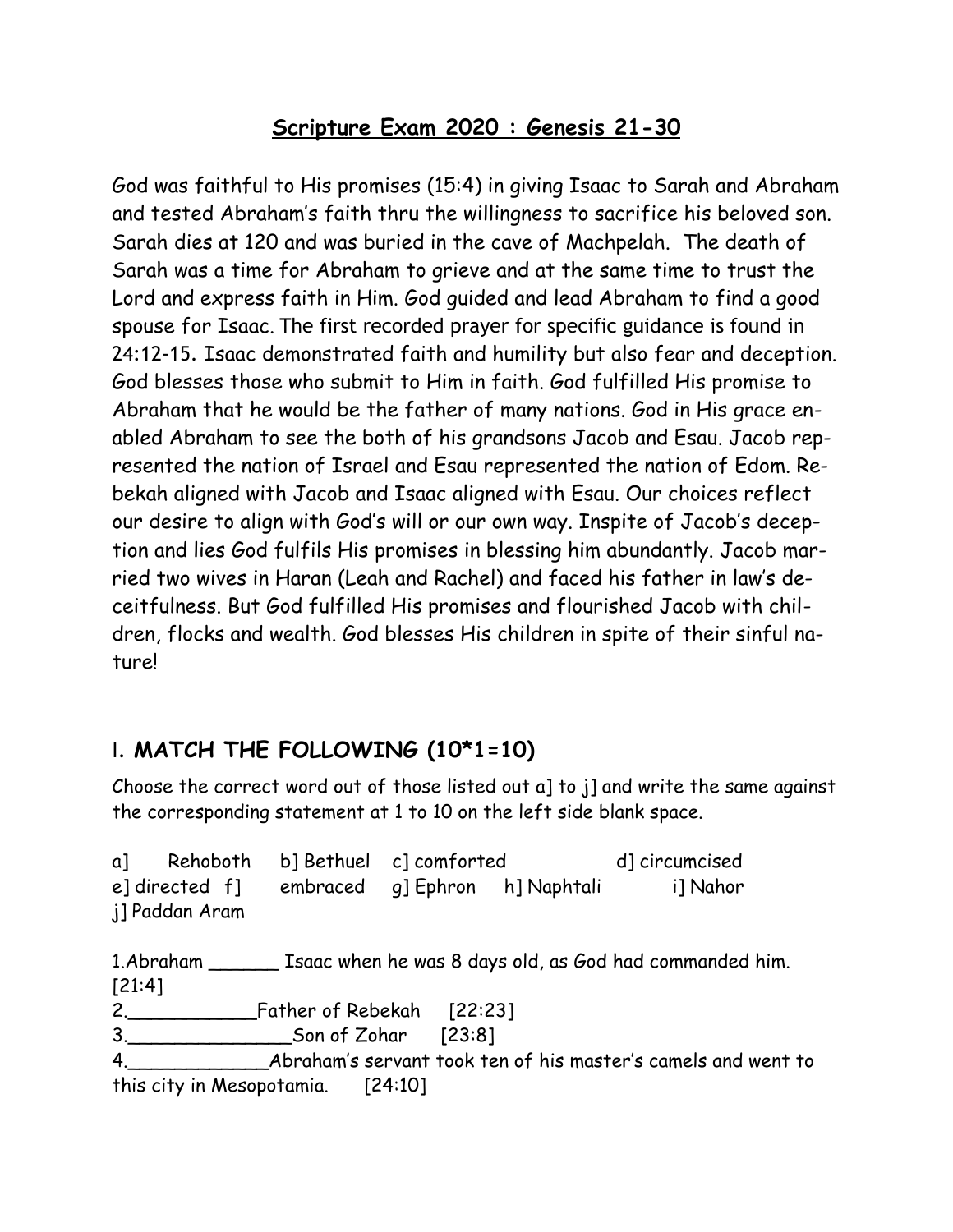5. Isaac took Rebekah as his wife and was \_\_\_\_\_\_\_ after his mother's death [24:67] 6.Rebekah's father and brother were from \_\_\_\_\_\_\_\_\_ [25:20] 7.Isaac called its name \_\_\_\_\_\_ saying, "For now the LORD has made room for us, and we shall be fruitful in the land" [26:22] 8.Isaac called Jacob and blessed him \_\_\_\_\_\_ him before sending him to to the house of Bethuel [28:1] 9.Laban \_\_\_\_\_\_\_Jacob kissed him and brought him to his house. [29:13] 10.Rachel called his name \_\_\_\_\_\_\_\_\_ His name means "wrestling' [30:8]

## II.**WHO SAID TO WHOM (10\*2=20)**

- 1. Fear not, for God has heard the voice of the boy where he is [21:17]
- 2. God is with you in all that you do. [21:22]
- 3. Where is the lamb for a burnt offering. [22:7]
- 4. "Drink, my lord; I will draw water for your camels also. [24:18,19]
- 5. Do not go down to Egypt; dwell in the land of which I shall tell you. [26:2]
- 6. "Behold I am old; I do not know the day of my death". [27:2]
- 7. Let your curse be on me. [27:13]
- 8. Because the LORD your God granted me success. [ 27:20]
- 9. My brothers, where do you come from?Do you know Laban the son of Nahor? [29:4,5]
- 10.I have hired you with my son's mandrakes. [ 30:16]

# III. **TRUE OR FALSE (10\*1=10)**

- 1. Sarah said, "God has made gladness for me". [Genesis 21:6]
- 2. The place was called Beersheba, because there both of them swore an oath [ 21:31]
- 3. These seven Milcah bore to Nahor, Abraham's brother [ 22:23]
- 4. The servant put his hand on the thigh of his master Abraham & swore.[ 24:2]
- 5. Two nations are in your womb; they shall be together [25:23]
- 6. Esau despised his birthright. [25:34]
- 7. He called it Shibah; therefore the name of the city is Beersheba to this day. [26:33]
- 8. Jacob stayed with Laban for 2 months. [29:14]
- 9. Laban gave his female servant Zilpah to his daughter Rachel to be her servant [29:29]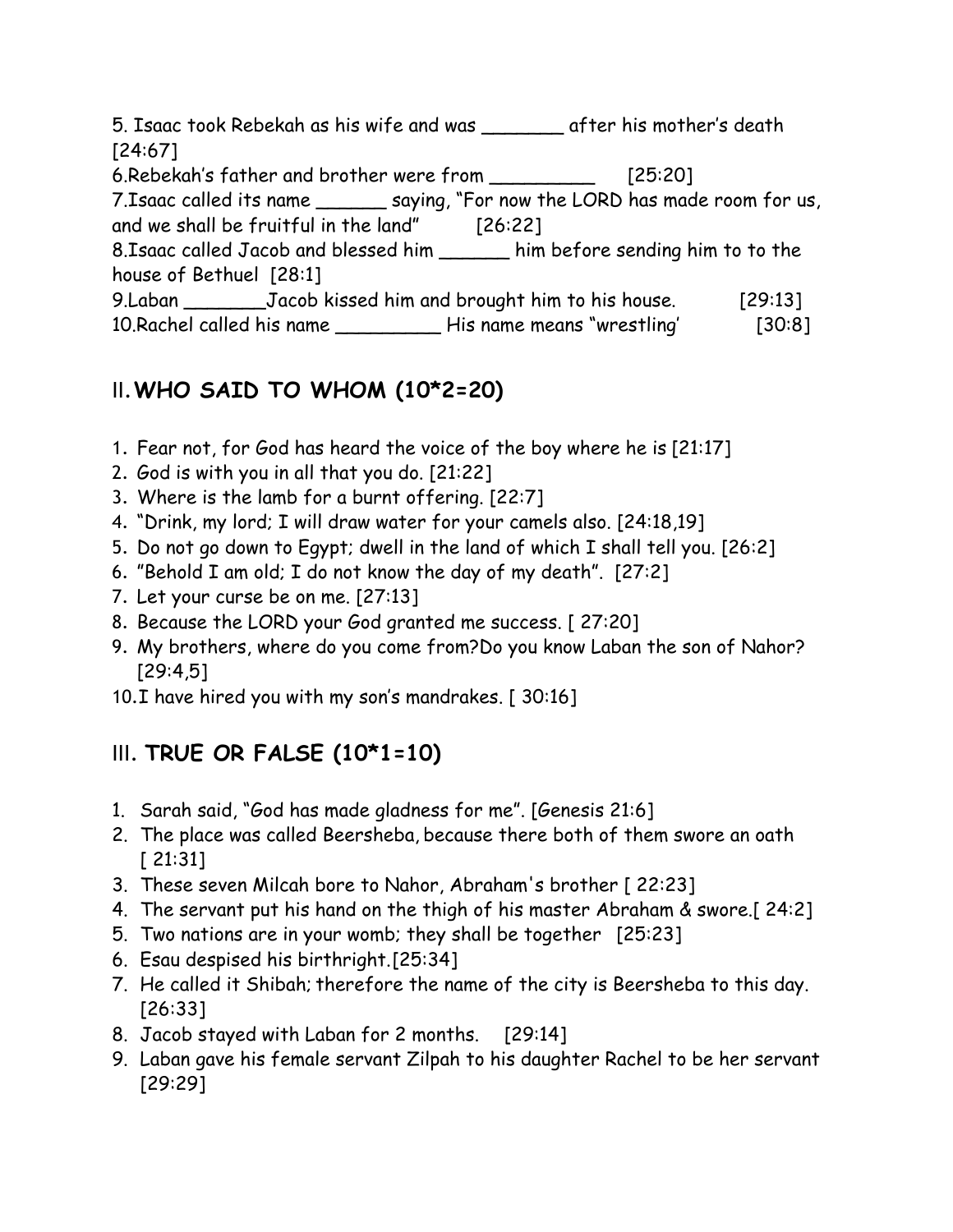10. Asher was older to Gad. [ 30:10-13]

### IV. **WHO AM I ? (10\*1=10)**

- 1. God was with the boy, and he grew up. He lived in the wilderness and became an expert with the bow. [21:20]
- 2. I asked my father," where is the lamb for a burnt offering?" [22:7]
- 3. I bore sons to Abraham's brother Nahor [22:20]
- 4. Abraham rose from before his dead and said to us. [23:3]
- 5. Abraham was dwelling among us after Sarah's death [24:3]
- 6. I am the brother of the woman who Abraham's servant met at the spring. [24:29]
- 7. Abraham took another wife I am she. [25:1]
- 8. I was first, came out red, and all my body was like a hairy cloak. [25:25]
- 9. At the first, I was named Luz [28:19]
- 10. I am Jacob's first born. [29:32]

## V. **FILL IN THE BLANKS (10\*1=10)**

- 1. Abraham circumcised his son Isaac when he was \_\_\_\_ days' old [21:4]
- 2. Hagar departed and wandered in the wilderness of \_\_\_\_\_\_\_\_. [21:14]
- 3. Abraham set \_\_\_\_\_ ewe lambs of the flock apart [21:28]
- 4. Sarah lived \_\_\_\_\_\_ years; these were the years of the life of Sarah. [23:1]
- 5. Then the servant took \_\_\_\_ of his master's camels and departed, taking all sorts of choice gifts from his master. [24:10]
- 6. These are the days of the years of Abraham's life, \_\_\_\_\_ years [25:7]
- 7. Isaac was \_\_\_\_ years when he took Rebekah. [25:20]
- 8. Jacob dreamed, and behold, there was a set up on the earth. [28:12]
- 9. Jacob saw a well in the field, and behold, \_\_\_\_\_ flocks of sheep lying beside it. [29:2]
- 10. He set the sticks that he had \_\_\_\_\_\_ in front of the flocks in the troughs. [30:38]

## VI. **CHOOSE THE BEST ANSWER (40\*1=40)**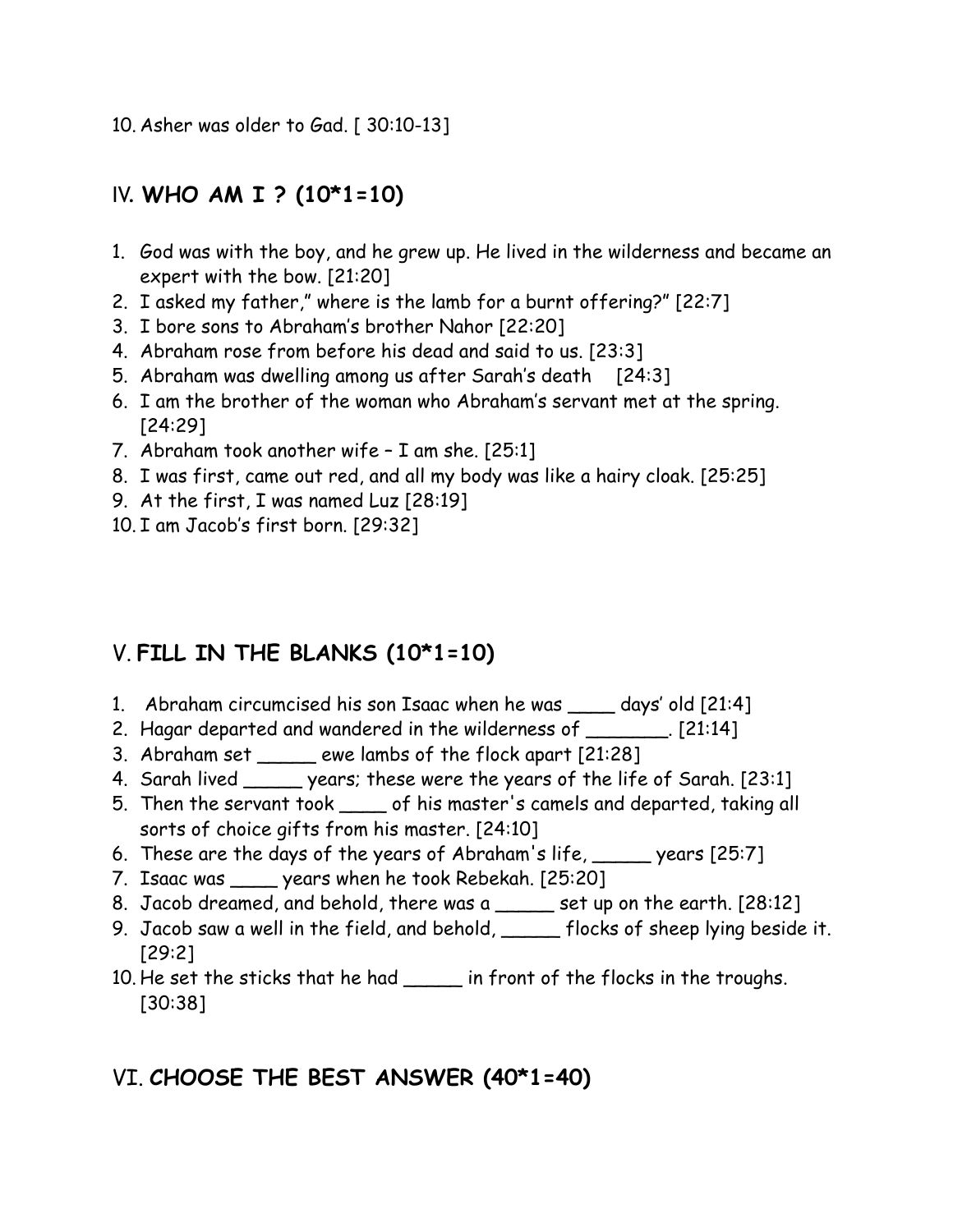- 1. Abraham was a \_\_\_\_\_\_ years old when his son Isaac was born to him. [21:5]
	- a. 80
	- b. 100
	- c. 120
	- d. 90
- 2. Ishmael lived in the wilderness of \_\_\_\_\_\_, and his mother took a wife for him from the land of \_\_\_\_\_. [ 21:21]
	- a. Shur, Egypt
	- b. Paran, Israel
	- c. Paran, Egypt
	- d. Beersheba, Israel
- 3. So Abraham took \_\_\_\_\_ and \_\_\_\_ and gave them to Abimelech, and the two men made a covenant. [21:27]
	- a. sheep, oxen
	- b. lambs, cattle
	- c. sheep, lambs
	- d. sheep, ewes
- 4. Abraham planted a \_\_\_\_\_\_\_ tree in Beersheba and called there on the name of the LORD, the \_\_\_\_\_\_\_ God. [21:33]
	- a. tamarind, Great
	- b. peepul, Eternal
	- c. bunyan, Loving
	- d. tamarisk, Everlasting
- 5. And Abraham lifted up his eyes and looked, and behold, behind him was a \_\_\_, caught in a thicket by his horns. And Abraham went and took the\_\_\_ and offered it up as a burnt offering instead of his son. [22:13]
	- a. ram
	- b. lamb
	- c. ewe
	- d. sheep
- 6. Abraham took the ram and offered it up as a burnt offering instead of his son and so he called the name of that place "\_\_\_\_\_\_\_\_\_\_\_".[22:14]
	- a. The Lord Will Protect
	- b. God is good
	- c. The Lord Will Provide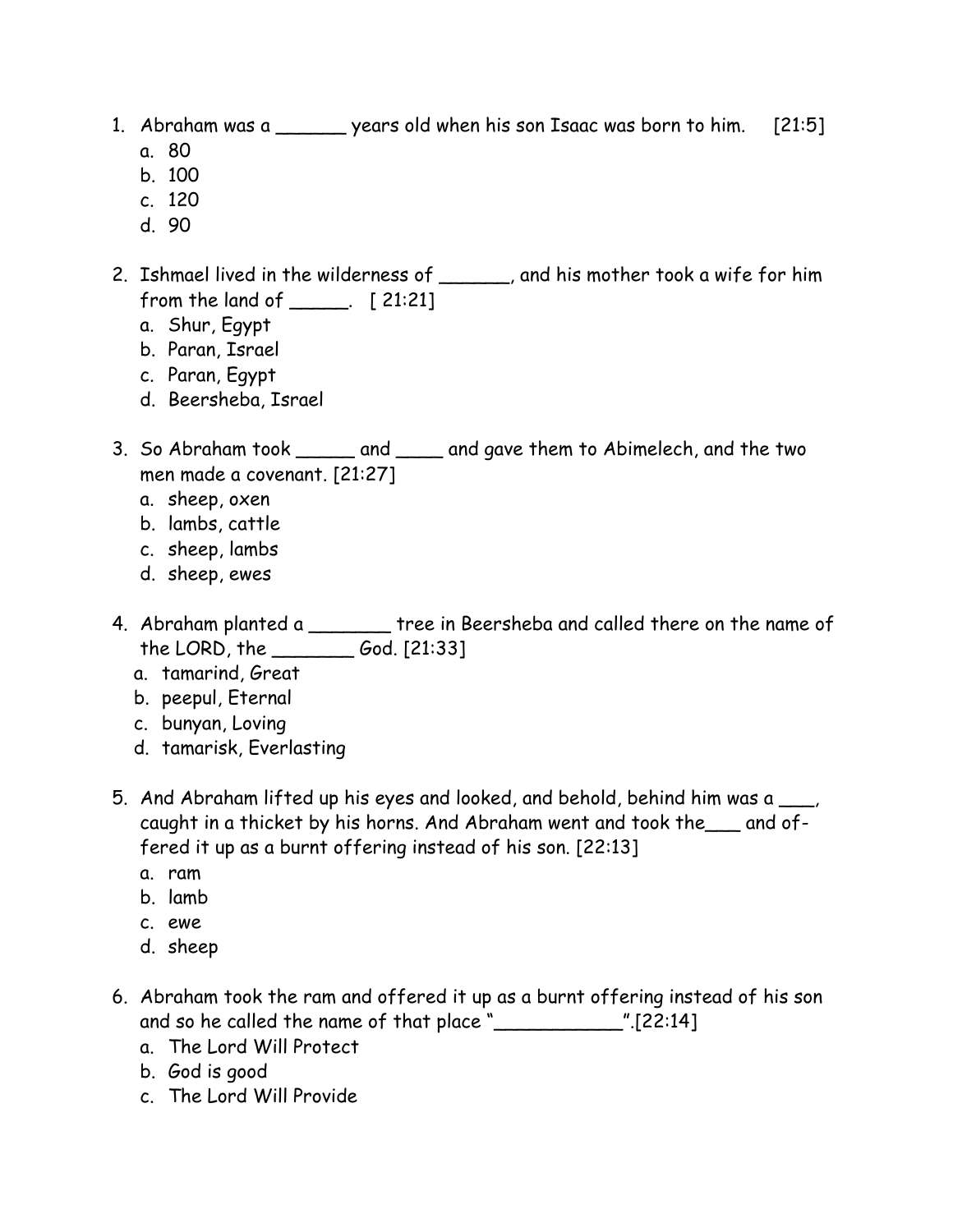- d. God is Loving
- 7. Abraham returned to his \_\_\_\_\_\_\_ and they arose and went together to Beersheba. [22:19]
	- a. home
	- b. family
	- c. young men
	- d. land
- 8. Nahor's concubine was [22:24]
	- a. Reumah
	- b. Milkah
	- c. Sarah
	- d. Hagar
- 9. Sarah died at \_\_\_\_\_\_\_\_ [23:2]
	- a.Jerusalem b.Kiriath-arba c.Moriah d. Beersheba
- 10. Abraham wanted to buy the cave of \_\_\_\_\_\_\_ as a burial site for his wife.
	- [23:9]
	- a. Zorah
	- b. Paran
	- c. Hebron
	- d. Machpelah
- 11. The piece of land containing Sarah's burial site was worth \_\_\_\_\_shekels of sliver [23:15]
	- a.400
	- b. 300
	- c.500
	- d. 350
- 12. Abraham's servant departed; he arose and went to \_\_\_\_\_\_\_\_[24:10] a. Canaan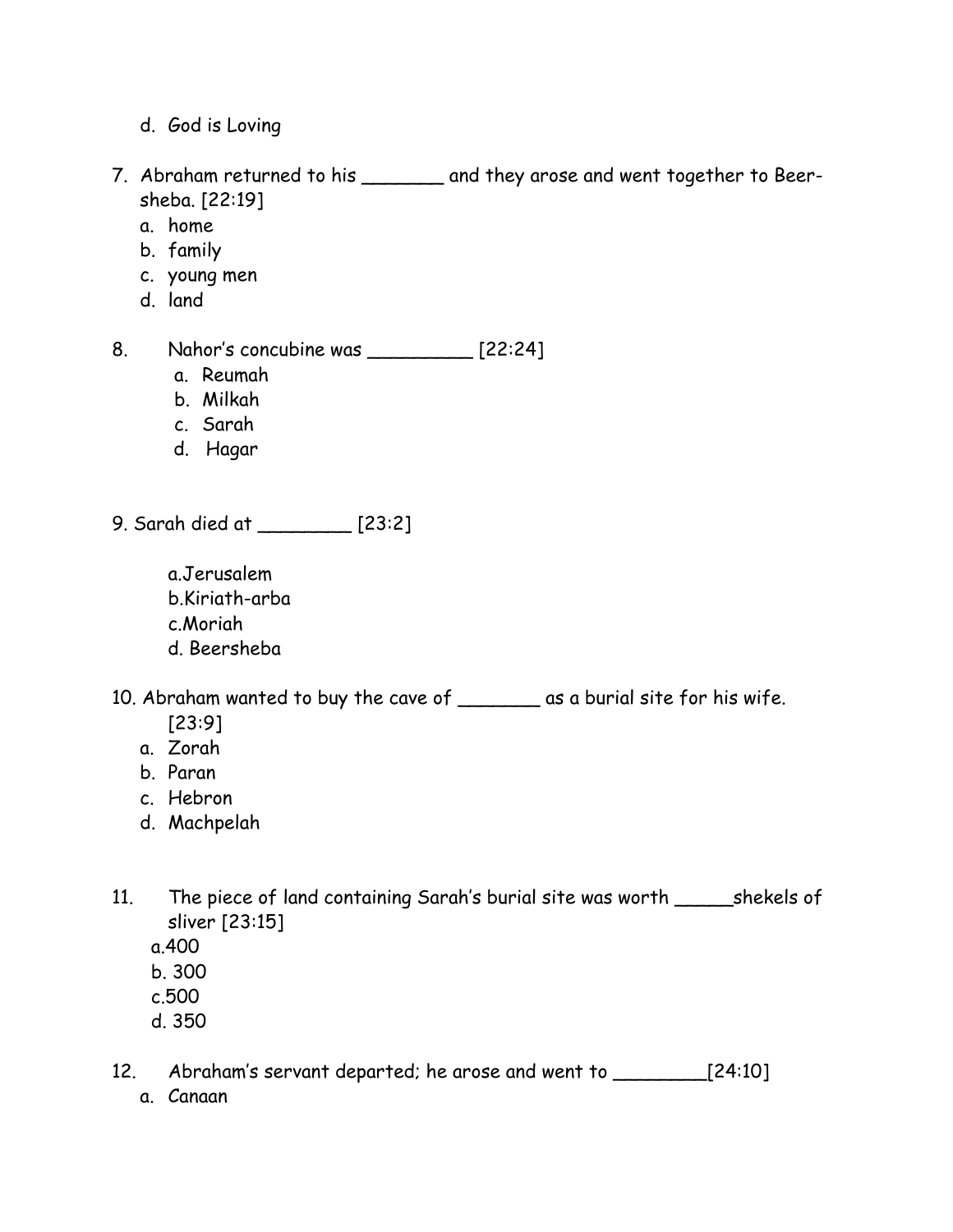- b. Egypt
- c. Mesopotamia
- d. Mamre
- 13. The man took a gold \_\_\_\_weighing a half shekel and two \_\_\_\_\_\_weighing ten gold shekels. [24:22]
- a. ring, bangles
- b. ring, bracelets
- c. bangle, earrings
- d. nose ring, bangles

14. Isaac was dwelling in the \_\_\_\_\_when he saw camels approaching.[24:62]

- a.Hebron
- b. Canaan
- c. Ur
- d. Negeb
- 15. After the death of Abraham, God blessed Isaac his son. And Isaac settled at\_\_\_\_\_\_\_ [25:11]
- a. Mamre
- b. Beer- Dal-Lahai
- c. Beer-Lahai-Roi
- d. Beer Dal Roi

16. These are the years of the life of Ishmael: \_\_\_\_\_\_years [25:17]

- a.137
- b. 145
- c. 147
- d. 135

17. Bethuel and Laban were \_\_\_\_\_\_\_ [25:20]

- a. Canaanites
- b. Aramean
- c. Hittites
- d. Ishmaelites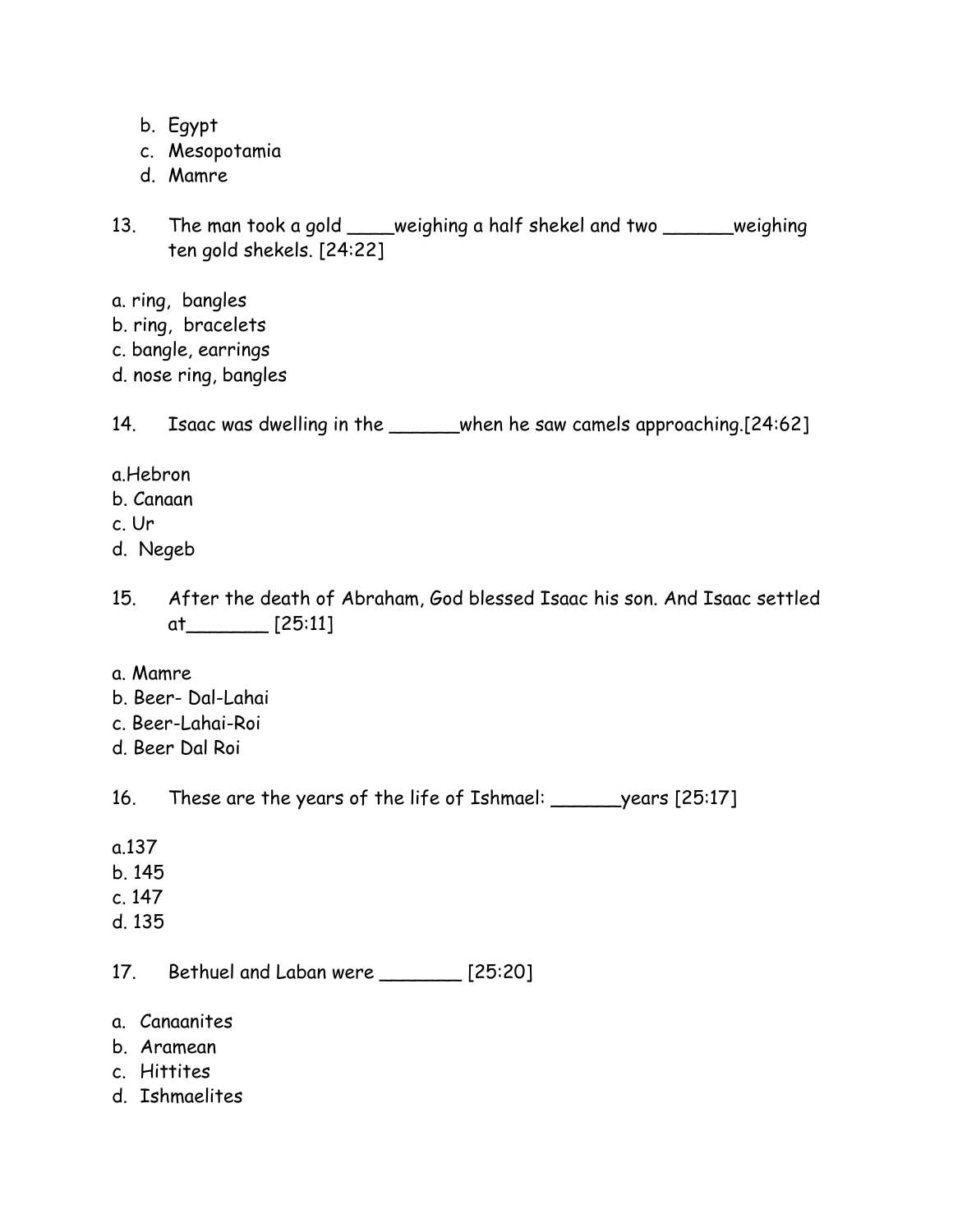18. Isaac was \_\_\_\_\_\_ years old when Rebekah bore them (twin boys)[25:26]

- a.50
- b. 55
- c. 60
- d. 65

19. Esau was also called \_\_\_\_\_ [25:30]

- a.Israel
- b. Aaron
- c. Eshamel
- d. Edom

20. Jacob gave Esau bread and \_\_\_\_\_ [25:34]

- a. Red stew
- b. Lamb steak
- c. Lamb stew
- d. Lentil stew

21. Isaac went to Gerar to Abimelech, king of the \_\_\_\_\_\_\_\_. [26:1]

- a.Philistines
- b. Canaanites
- c. Hittites
- d. Israelites
- 22. Abimelech went to him from Gerar with \_\_\_\_\_\_ his adviser and \_\_\_\_\_\_\_the commander of his army [26:26]
	- a. Pricol, Laban
	- b. Ahuzzath, Ishmael
	- c. Ahuzzath, Phicol
	- d. Phicol, Ahuzzath
- 23. When Esau was forty years old, he took \_\_\_\_\_daughter of Beeri the Hittite to be his wife, and \_\_\_\_daughter of Elon the Hittite. [26:34]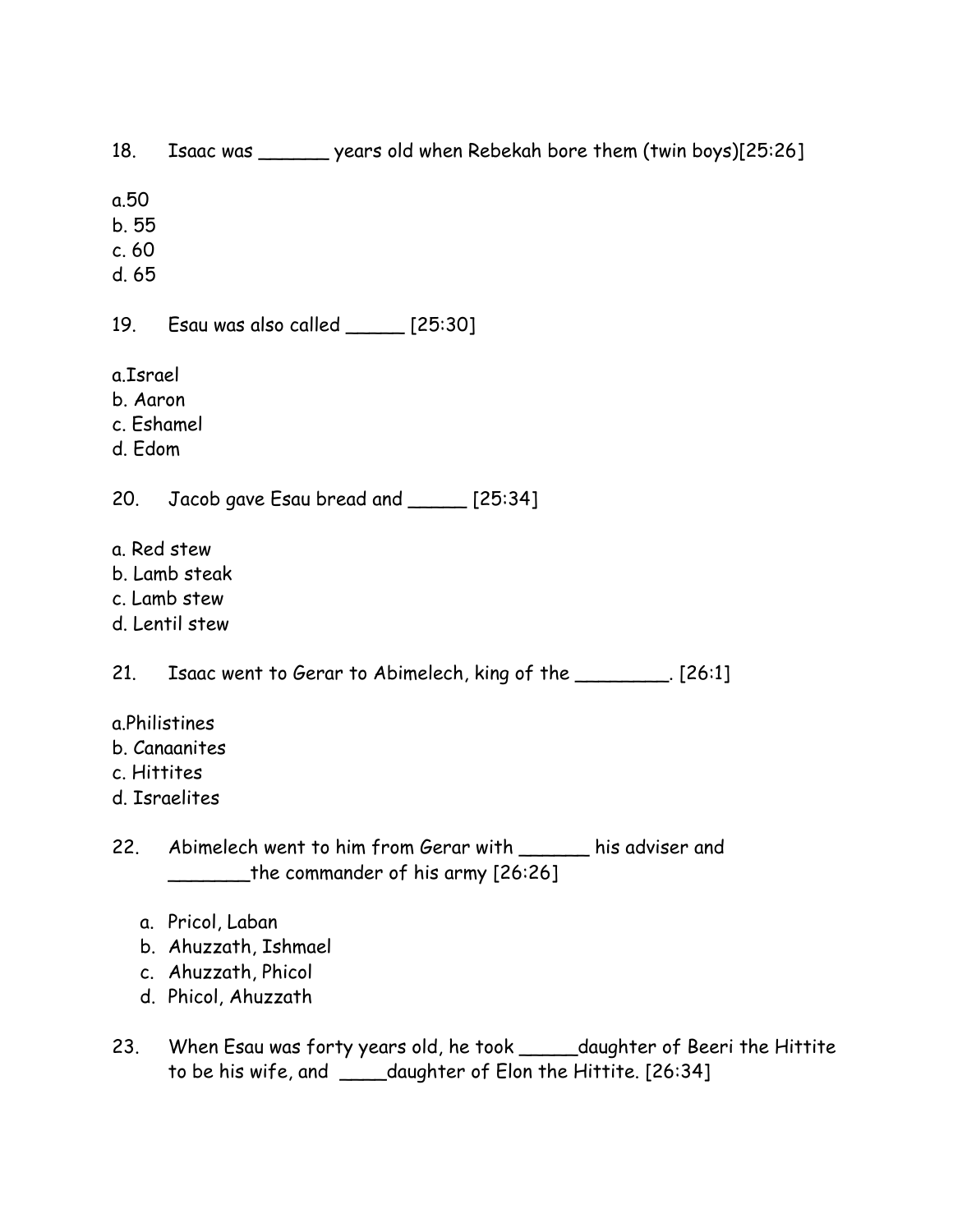- a. Leah, Rachel
- b. Judith, Basemath
- c. Judith, Rachel
- d. Leah, Basemath
- 24. Esau also took as his wife \_\_\_\_\_\_\_\_, daughter of Ishmael, Abraham's son. [28:9]
	- a. Leah
	- b. Rachel
	- c. Naomi
	- d. Mahalath

25. Jacob left Beersheba and went toward \_\_\_\_\_\_. [28:10]

- a. Judah
- b. Canaan
- c. Harran
- d. Moab

26. This stone, which I have set up for a \_\_\_\_\_\_, shall be God's house [28:22] a.pillar

- b. blessing
- c. testimony
- d. monument

27. Of all that you give me I will give a full \_\_\_\_\_ to you. [28:22]

- a. hundred fold
- b. tenth
- c. double
- d. triple
- 28. Jacob went on his journey and came to the land of the people of the  $\frac{1}{29:1}$ 
	- a. north
	- b. west
	- c. east
	- d. south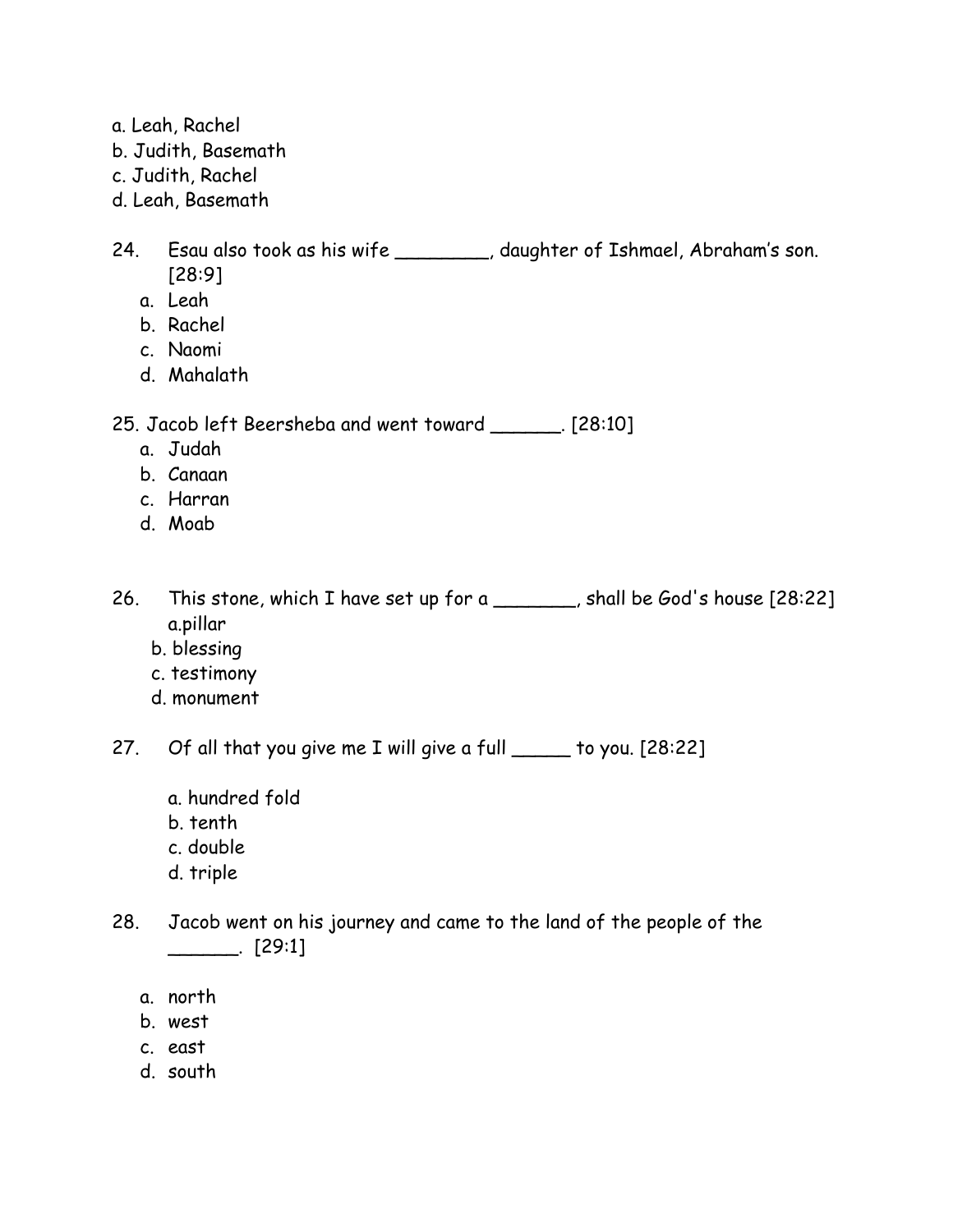29. Leah ceased bearing after having this son [29:35]

a.Reuben

b. Judah

c. Levi

d. Simeon

30. Dan's mother was \_\_\_\_\_\_\_ [ 30:6]

a.Rachel

- b. Leah
- c. Zilpah
- d. Bilhah

31. Whose name was named after "Good fortune has come!" [30:11]

- a. Dan
- b. Asher
- c. Simeon
- d. Gad

32. Zilpah bore sons to Jacob whose names were \_\_\_\_\_\_\_ and \_\_\_\_\_\_\_\_ [30:11,13]

- a. Levi, Judah
- b. Gad, Asher
- c. Dan, Naphtali
- d. Issachar, Zebulun
- 33. God listened to Leah, and she conceived and bore Jacob a fifth son [30:17,18]
	- a. Issachar
	- b. Gad
	- c. Zebulun
	- d. Asher

34. Leah (Jacob's wife) bore a daughter and called her name\_\_\_\_\_\_\_ [ 30:21]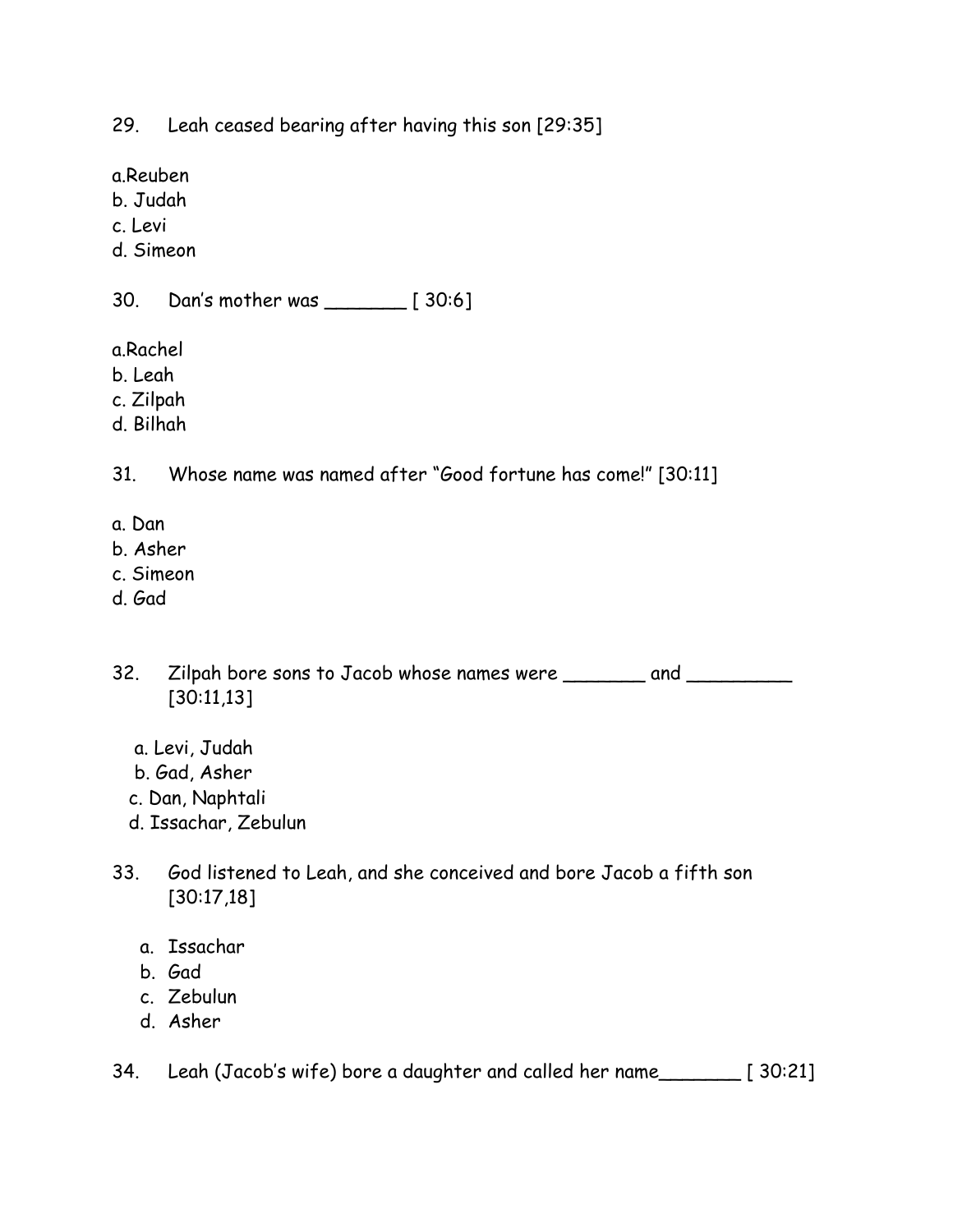- a. Diana
- b. Dhani
- c. Dinah
- d. Danih
- e.
- f. 35 .Rachel conceived and bore a son and said, "God has taken away my reproach" What name did she call this son?[ 30:23.24]
- a. Benjamin
- b. Joseph
- c. Rueben
- d. Levi

36. As soon as Rachel had borne \_\_\_\_\_\_\_, Jacob said to Laban, "Send me away, that I may go to my own home and country [30:25]

- a. Benjamin
- b. Zebulun
- c. Dinah
- d. Joseph

37.Who said this" I have learned by divination thatThe Lord has blessed me because of you"? [30:27]

- a. Laban
- b. Jacob
- c. Leah
- d. Rachel

38.Jacob said,"My \_\_\_\_\_\_ will answer for me later, when you come to look into my wages" [30:33]

- a. hard work
- b. loyalty
- c. honesty
- d. faithfulness

39.Laban set a distance of \_\_\_\_\_\_ days' journey between himself and Jacob. [30:36] a. two b. three